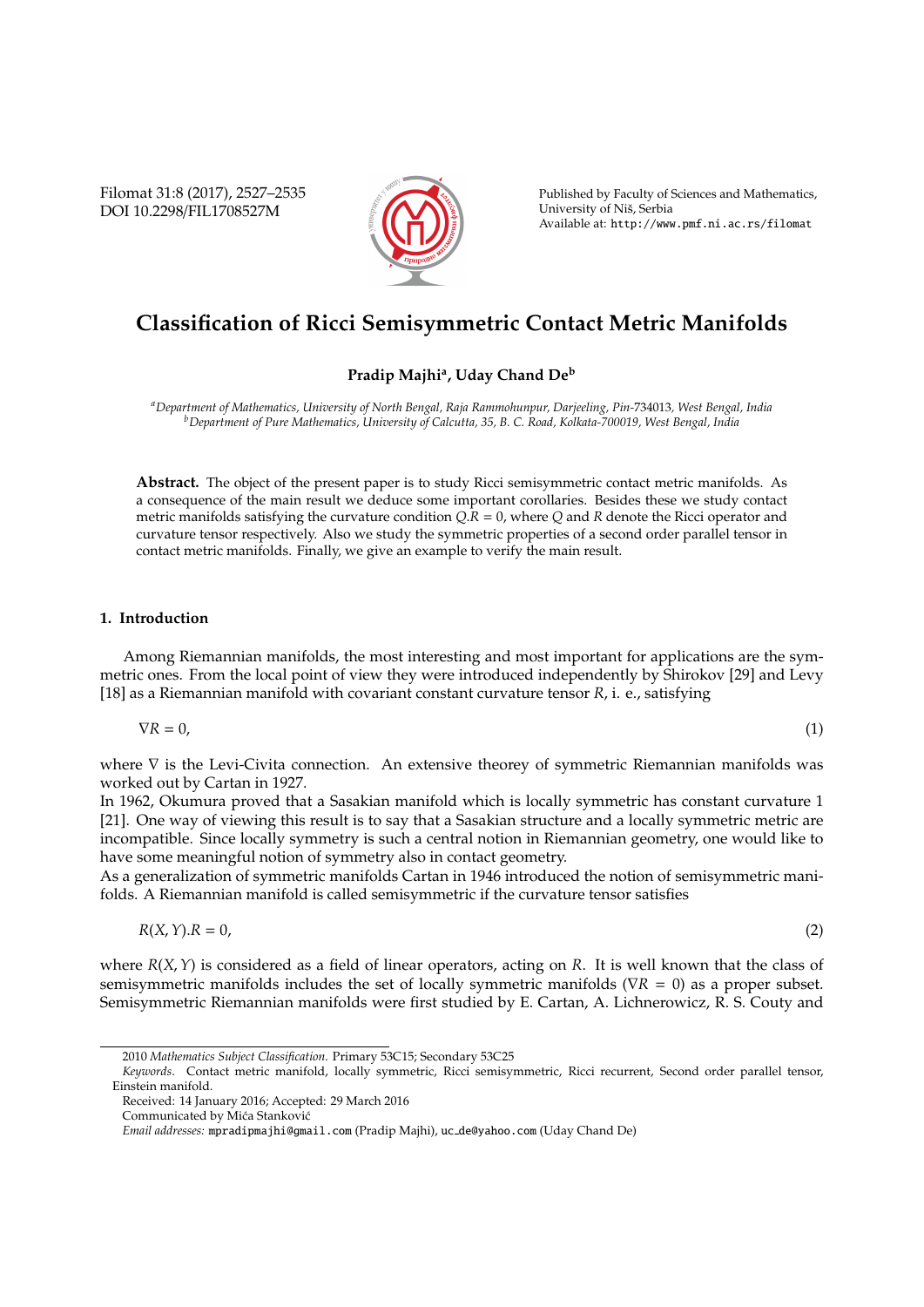N. S. Sinjukov.

A Riemannian manifold is said to be Ricci semisymmetric if the curvature tensor satisfies

$$
R(X,Y).S = 0,\t\t(3)
$$

where *R*(*X*,*Y*) is considered as a field of linear operators, acting on *R* and *S* is the Ricci tensor of type (0, 2). The class of Ricci semisymmetric manifolds includes the set of Ricci symmetric manifolds (∇*S* = 0) as a proper subset. Ricci-semisymmetric manifolds were investigated by several authors. Every semisymmetric manifold is Ricci semisymmetric. The converse statement is not true. However, under some additional assumptions (2) and (3) are equivalent.

Semisymmetric manifolds were classified by Szab*o*´, locally in [28]. The classification results of Szab*o*´ were presented in the book [12]. A fundamental study on Riemannian semisymmetric manifolds was made by Z. I. Szab*o*´ [28], E. Boeckx et al [12] and O. Kowalski [17].

Let  $(M, q)$  be an *n*-dimensional Riemannian manifold with the metric q. A tensor field *T* of type  $(0, q)$  is said to be recurrent [22] if the relation

$$
(\nabla_X T)(Y_1, Y_2, ..., Y_q)T(Z_1, Z_2, ..., Z_q) - T(Y_1, Y_2, ..., Y_q)(\nabla_X T)(Z_1, Z_2, ..., Z_q) = 0,
$$

holds on  $(M, q)$ . From the definition, it follows that if at a point  $x \in M$ ,  $T(x) \neq 0$ , then on some nbd. of *x*, there exists a unique 1-form *A* satisfying

$$
(\nabla_X T)(Y_1, Y_2, ..., Y_q) = A(X)T(Y_1, Y_2, ..., Y_q).
$$

Patterson [20] introduced the notion of Ricci-recurrent manifold. According to Patterson, a Riemannian manifold (*M*, *q*) of dimension *n*, is called Ricci-recurrent if  $S \neq 0$  and satisfies the condition

$$
(\nabla_X S)(Y,Z)=A(X)S(Y,Z),
$$

for some non-zero 1-form *A*.

Curvature properties of birecurrent semi-Riemannian manifolds were introduced by W. Roter in [23]. A Riemannain manifold is said to be Ricci birecurrent if there exists a non-zero covariant tensor field *B* such that  $(\nabla_X \nabla_W S - \nabla_{\nabla_Y W} S)(Y, Z) = B(X, W)S(Y, Z)$ . Ricci birecurrent Riemannian manifold have been studied by Chaki et al. [14]. In a recent paper [1] Aikawa and Matsuyama proved that if a tensor field *T* is birecurrent, then *R*(*X*,*Y*).*T* = 0. Therefore Ricci birecurrent Riemannian manifold implies Ricci semisymmetric. An example of a curvature condition of semisymmetry type is the following

$$
Q.R = 0,\t\t(4)
$$

where *Q* is the Ricci operator of type  $(1, 1)$  and  $S(X, Y) = g(QX, Y)$ .

A natural extension of such curvature conditions form curvature conditions of pseudosymmetry type. The curvature condition *Q*.*R* = 0 have been studied by Verstraelen et al. in [31]. The main result of [31] is the following:

## **Theorem 1.1.** [31] Let M be a hypersurface in a Euclidean space  $E^{n+1}$ ,  $n \geq 3$ . Then (4) holds on M if and only if M *is a hypercylinder.*

Recently, Sharma and Koufogiorgos [24] studied locally symmetric and Ricci symmetric contact metric manifolds of dimension greater than 3, by assuming certain conditions on the curvature and Ricci curvature along the characteristic vector field of the contact structure. Contact metric manifolds have also been studied by several authors such as ([2], [6], [7], [8], [9], [10], [11], [13], [16]) and many others. Motivated by these studies we study in this paper Ricci semisymmetric contact metric manifolds such that ∇ξ*h* = 0 and the sectional curvature of any plane section containing ξ equals to a constant *c*. Besides these we study contact metric manifolds satisfying the curvature condition *Q*.*R* = 0 under the same conditions, where *Q* and *R* denote the Ricci operator and curvature tensor respectively.

In 1925 Levy [18] proved that a second order symmetric parallel non-singular tensor on a space of constant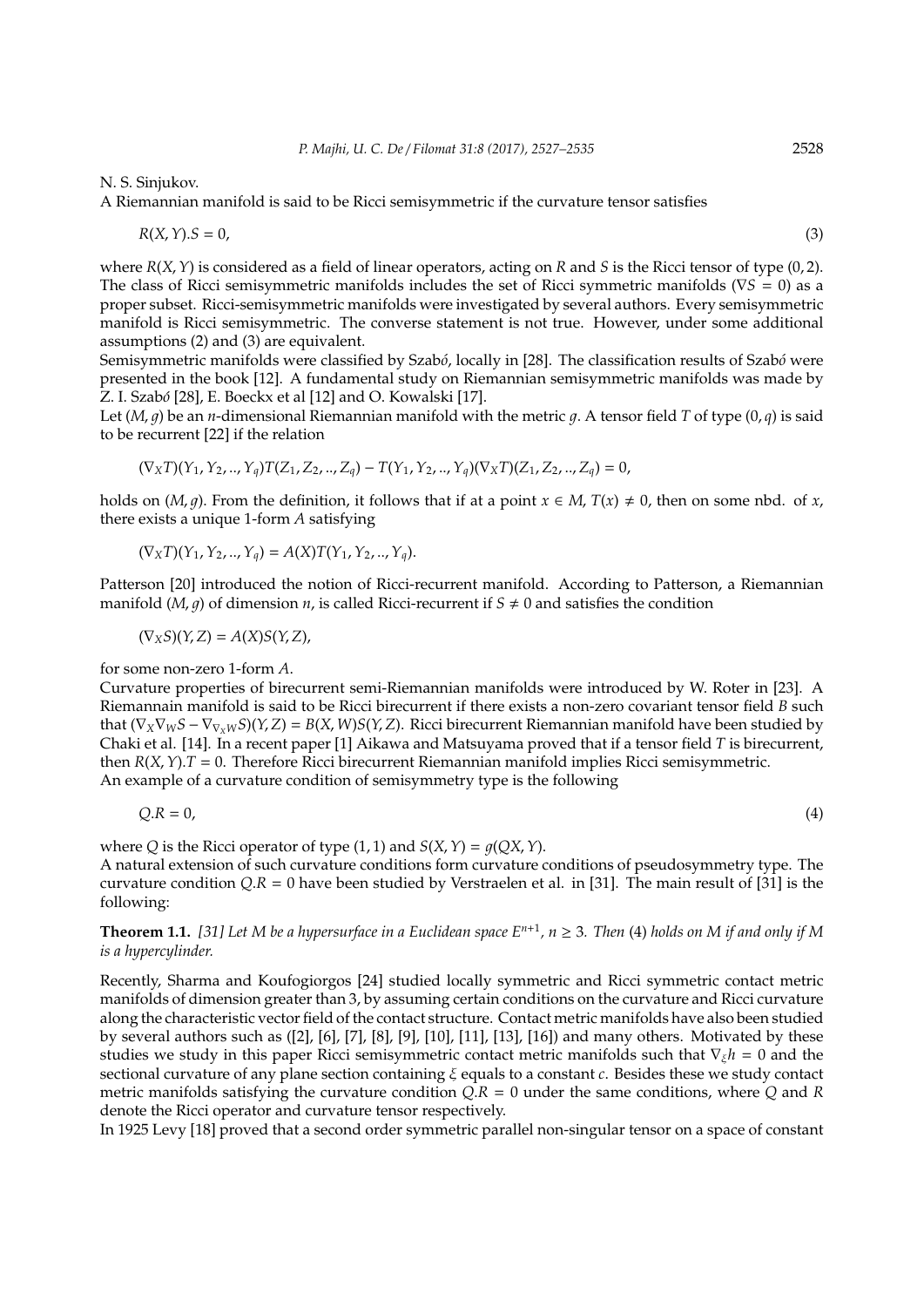curvature is a constant multiple of the metric tensor. In recent papers Sharma ([25], [26], [27]) generalized Levy's result and also studied a second order parallel tensor on Kaehler space of constant holomorphic sectional curvature as well as on contact manifolds . In 1996 De [15] studied second order parallel tensors on *P*−Sasakian manifolds. Recently, Mondal, De and Özgür [19] studied Second order parallel tensors on  $(k, \mu)$ -contact metric manifolds. Motivated by the above studies we study contact metric manifolds admitting a second order symmetric parallel tensor under certain conditions. The present paper is organized as follows:

After preliminaries in section 3, we consider Ricci semisymmetric contact metric manifolds such that∇ξ*h* = 0 and the sectional curvature of the plane section containing ξ equals to a constant *c* and prove that under such a condition either  $c = 0$  or it is an Einstein manifold. As a consequence of the result we deduce some important corollaries. Section 4 deals with contact metric manifolds satisfying the curvature condition  $Q.R = 0$  under the same conditions. Section 5 is devoted to study contact metric manifolds admitting a second order symmetric parallel tensor under the some conditions mentioned in the previous section. Finally, we give an example to verify the main result.

#### **2. Contact Metric Manifolds**

In this section, we collect the basic formulas and results which we need about contact metric manifolds. Full details can be found in ([3], [4]). All manifolds are assume to be connected and smooth.

A contact manifold is by definition an odd dimensional manifold *M*2*n*+<sup>1</sup> equipped with a global 1-form satisfying  $η ∧ (dη)<sup>n</sup> ≠ 0$  everywhere. It is well-known that there exists a unique vector field *ξ*, the characteristic vector field for which  $η(ξ) = 1$  and  $i<sub>ξ</sub>dη = 0$ . Further, one can find an associated Riemannian metric *g* and a vector field  $\phi$  of type (1, 1) such that

$$
\eta(X) = g(X, \xi), d\eta(X, Y) = g(X, \phi Y), \phi^2 X = -X + \eta(X)\xi
$$
\n(5)

where *X* and *Y* are vector fields on *M*. From (5) it follows that

$$
\phi \xi = 0, \eta \circ \phi = 0, g(\phi X, \phi Y) = g(X, Y) - \eta(X)\eta(Y). \tag{6}
$$

The manifold  $M^{2n+1}$  together with the structure tensor  $(\eta, \xi, \phi, g)$  is called a contact metric manifold. Given the contact metric manifold  $(M, \eta, \xi, \phi, g)$ , we define a symmetric (1,1)-tensor field *h* as  $h = \frac{1}{2}L_{\xi}\phi$ , where  $L_{\xi}\phi$  denotes Lie differentiation in the direction of  $\xi$ . We have the following identities:

 $h\xi = 0, \quad h\phi + \phi h = 0,$  (7)

$$
\nabla_X \xi = -\phi X - \phi h X,\tag{8}
$$

$$
\nabla_{\xi}\phi=0,\tag{9}
$$

$$
R(\xi, X)\xi - \phi R(\xi, \phi X)\xi = 2(h^2 + \phi^2)X,\tag{10}
$$

$$
(\nabla_{\xi}h)X = \phi X - h^2 \phi X + \phi R(\xi, X)\xi,
$$
\n(11)

$$
S(\xi,\xi) = 2n - trh^2,\tag{12}
$$

$$
R(X,Y)\xi = -(\nabla_X \phi)Y + (\nabla_Y \phi)X - (\nabla_X \phi h)Y + (\nabla_Y \phi h)X.
$$
\n(13)

Here,  $∇$  is the Levi-Civita connection and *R* the Riemannian curvature tensor of (*M*, *q*) with the sign convention

$$
R(X, Y)Z = \nabla_X \nabla_Y Z - \nabla_Y \nabla_X Z - \nabla_{[X,Y]} Z
$$

for vector fields *X*, *Y*, *Z* on *M*. The tensor  $l = R(.)$ ,  $\xi$ ) $\xi$  is the Jacobi operator with respect to the characteristic field ξ.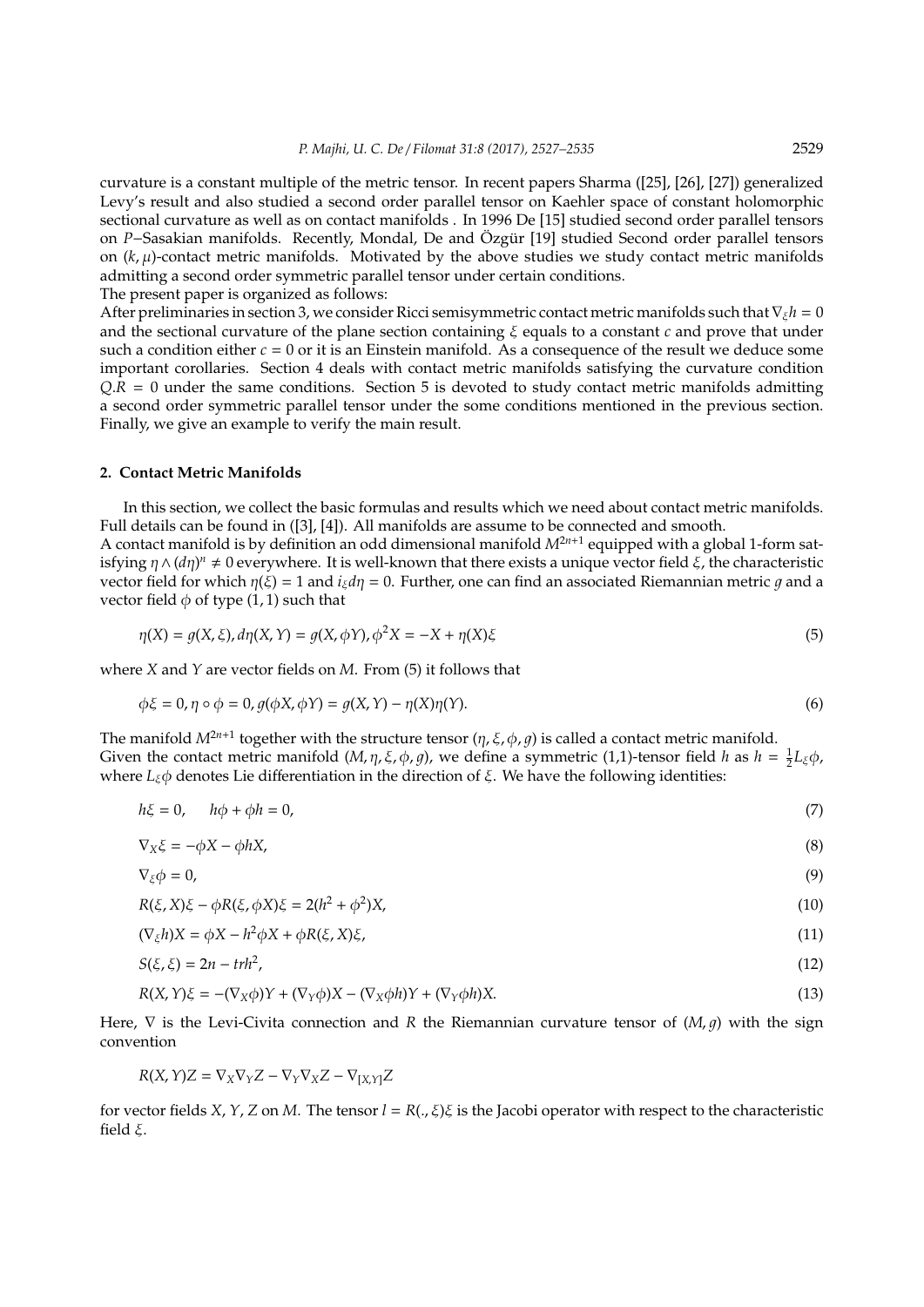If the characteristic vector field  $\xi$  is a Killing vector field, the contact metric space  $(M, \eta, \xi, \phi, q)$  is called *K*-contact manifold. This is the case if and only if  $h = 0$ . Finally, if the Riemann curvature tensor satisfies

$$
R(X, Y)\xi = \eta(Y)X - \eta(X)Y
$$

or, equivalently, if

 $(\nabla_X \phi)Y = q(X, Y)\xi - \eta(Y)X$ 

holds, then the manifol is Sasakian. We note that a Sasakian manifold is always *K*-contact, but the converse only holds in dimension three.

We need the following Lemma which was obtained by Blair in [5]

**Lemma 2.1.** *[5] If a contact metric manifold is locally symmetric, then*  $\nabla_{\xi}h = 0$ 

It follows from Lemma 2.1 and formula (2.7) that

$$
R(\xi, X)\xi = (h^2 + \phi^2)X.
$$
\n<sup>(14)</sup>

Now, if the sectional curvature *K*(ξ, *X*) is equal to a constant *c*, then it is not hard to see that *h* <sup>2</sup> = (1−*c*)(*I*−η⊗ξ) and

$$
R(\xi, X)\xi = c\{-X + \eta(X)\xi\} \tag{15}
$$

#### **3. Ricci Semisymmetry on Contact Metric Spaces**

This section deals with the study of Ricci semisymmetric contact metric manifolds. Let us assume that ∇ξ*h* = 0 and the sectional curvature of the plane section containing ξ equals to a constant *c*. Therefore we have

$$
R(\xi, X)\xi = c\{-X + \eta(X)\xi\}.\tag{16}
$$

Now,

$$
(R(X, Y).S)(U, V) = 0,\t(17)
$$

implies

$$
S(R(X, Y)U, V) + S(U, R(X, Y)V) = 0.
$$
\n(18)

Putting  $Y = U = \xi$  in (18) implies

 $S(R(X, \xi)\xi, V) + S(\xi, R(X, \xi)V) = 0.$  (19)

Using (16) in (19) yields

 $c\{-S(X, V) + \eta(X)S(\xi, V)\} + S(\xi, R(X, \xi)V) = 0.$  (20)

Again putting  $V = \xi$  in (20) yields

 $c(-S(X, \xi) + \eta(X)S(\xi, \xi)) + S(\xi, R(X, \xi)\xi) = 0.$  (21)

In view of (12), (16) and (21) we have

$$
c{S(X, \xi) - \eta(X)(2n - trh^2)} = 0.
$$
\n(22)

Therefore either *c* = 0 or, *S*(*X*,  $\xi$ ) =  $\eta$ (*X*)(2*n* − *trh*<sup>2</sup>). For *c* ≠ 0, using *S*(*X*, *ξ*) =  $η$ (*X*)(2*n* − *trh*<sup>2</sup>) in (20) we have

$$
S(X, V) = (2n - trh2)g(X, V). \tag{23}
$$

Thus in view of the above result we can state the following: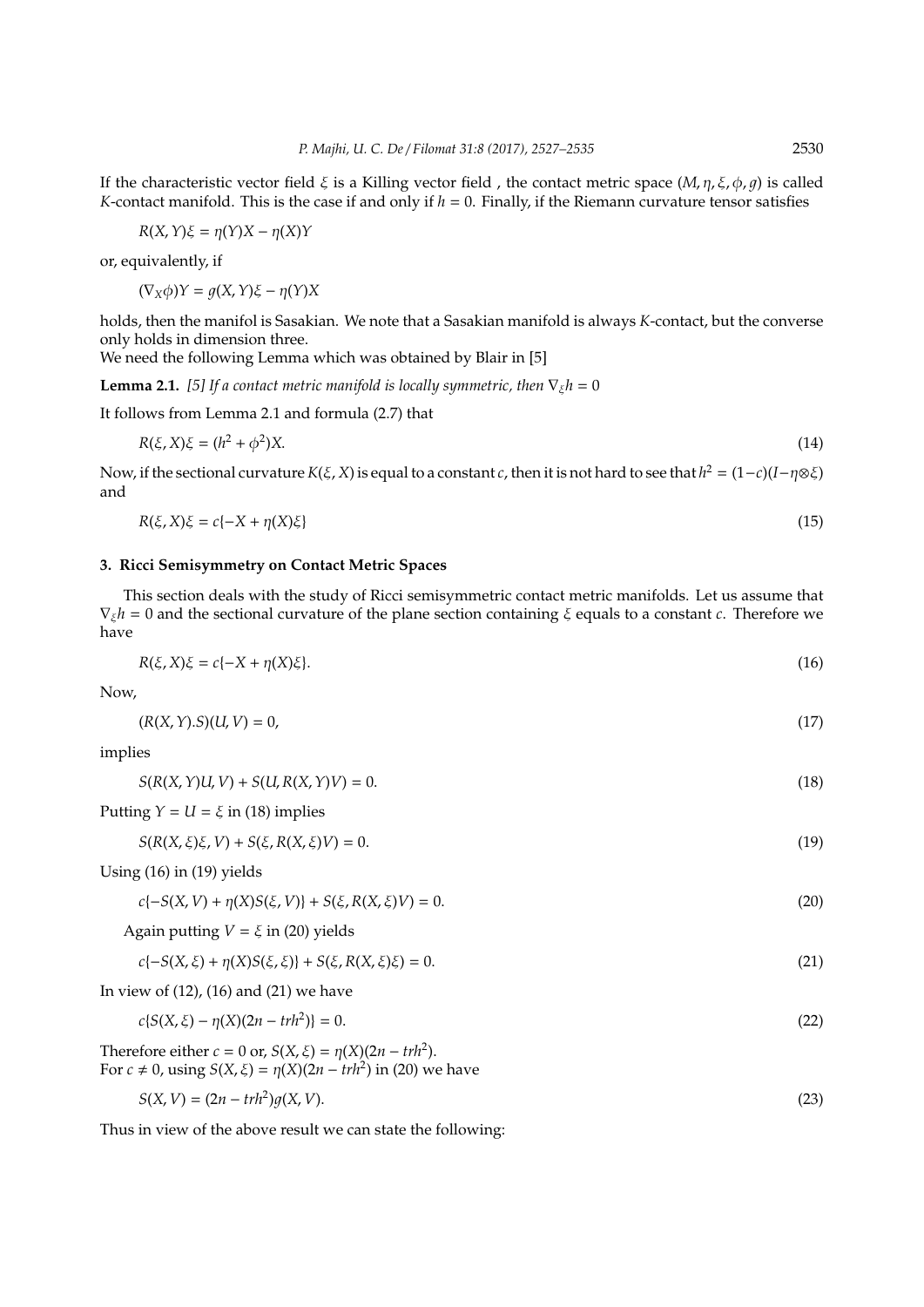**Theorem 3.1.** *Let a contact metric manifold M*2*n*+<sup>1</sup> (*n* > 1) *satisfy* ∇ξ*h* = 0 *and the sectional curvature of any plane section containing* ξ *equals to a non-zero constant c. If the manifold is Ricci semisymmetric, then it is an Einstein manifold.*

Again for an Einstein manifold, *R*.*S* = 0 holds. That is, Einstein manifold implies Ricci semisymmetric manifold. Thus we can state the following:

**Corollary 3.2.** Let a contact metric manifold  $M^{2n+1}$  ( $n > 1$ ) satisfy  $\nabla_{\xi}h = 0$  and the sectional curvature of any plane *section containing* ξ *equals to a non-zero constant c. Then the manifold is Ricci semisymmetric if and only if it is an Einstein manifold.*

Moreover if ∇*S* = 0, then *R*.*S* = 0, that is, Ricci parallelity implies Ricci semisymmetry . Therefore we can state the following:

**Corollary 3.3.** Let a contact metric manifold  $M^{2n+1}$   $(n > 1)$  satisfy  $\nabla_{\xi}h = 0$  and the sectional curvature of any plane *section containing* ξ *equals to non-zero constant c. If the manifold is Ricci parallel, then it is an Einstein manifold.*

Also *R*.*R* = 0 implies *R*.*S* = 0, that is, semisymmetry implies Ricci semisymmetry. Therefore under the same conditions mentioned in the Corollary 3.2 we can state the following:

**Corollary 3.4.** *A semisymmetric contact metric manifold is an Einstein manifold.*

On the other hand, it is known that Ricci birecurrent Riemannian manifold is always Ricci semisymmetric ([1]). Thus we can state the following:

**Corollary 3.5.** Let a contact metric manifold  $M^{2n+1}$  ( $n > 1$ ) satisfy  $\nabla_{\xi}h = 0$  and the sectional curvature of any plane *section containing* ξ *equals to non-zero constant c. If the manifold is Ricci birecurrent, then it is an Einstein manifold.*

Patterson [20] introduced the notion of Ricci-recurrent manifolds. According to Patterson, a manifold (*M*, 1) of dimension *n*, is called Ricci-recurrent if the Ricci tensor is non-zero and satisfies the condition

$$
\nabla S = A \otimes S,\tag{24}
$$

for some non-zero 1-form *A*. Now we prove that (24) implies  $R.S = 0$ . For this, we now define a function f on  $M^{2n+1}$  by

 $f^2 = g(Q, Q)$ ,

where  $g(QX, Y) = S(X, Y)$  and the Riemannian metric q is extended to the inner product between the tensor fields in the standard fashion. Then we obtain

$$
f(Yf) = f^2 \alpha(Y).
$$

So from this we have

$$
\gamma f = f \alpha(\gamma). \tag{25}
$$

From (25) we have

$$
X(Yf) - Y(Xf) = [X\alpha(Y) - Y\alpha(X)]f.
$$
\n(26)

Therefore, we get

$$
[\nabla_X \nabla_Y - \nabla_Y \nabla_X - \nabla_{[X,Y]}]f = [X\alpha(Y) - \alpha(X) - \alpha[X,Y]]f.
$$
\n(27)

Since the left hand side of the above equation is identically zero and  $f \neq 0$  on  $M^{2n+1}$  by our assumption, we obtain

$$
d\alpha(X,Y) = 0,\tag{28}
$$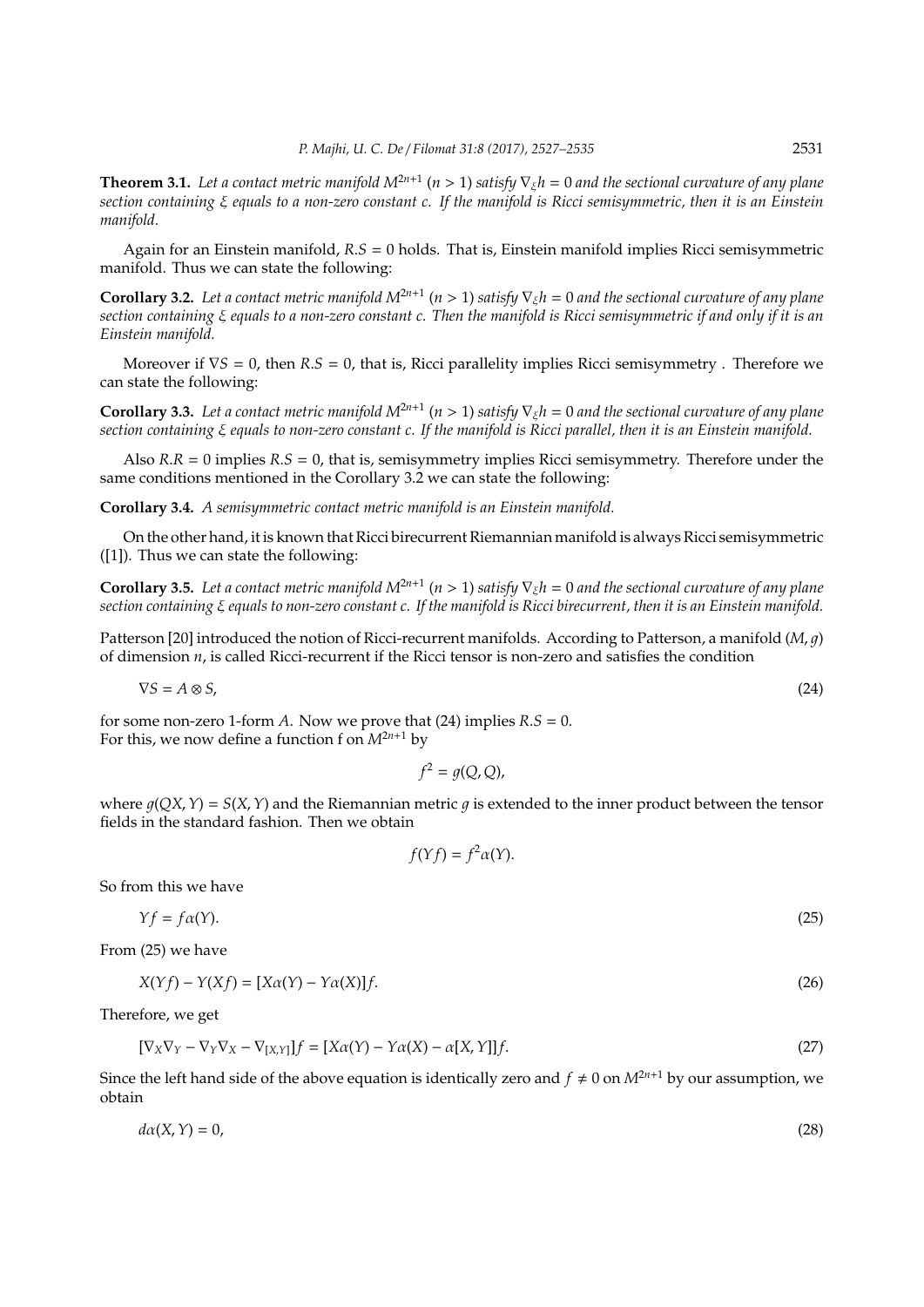that is, the 1-form  $\alpha$  is closed. Now from  $(\nabla_Y S)(U, V) = \alpha(Y)S(U, V)$ , we get

$$
(\nabla_X \nabla_Y S)(U, V) = [X\alpha(Y) + \alpha(X)\alpha(Y)]S(U, V).
$$

Hence from (28) we get

$$
(R(X, Y) \cdot S)(U, V) = 2d\alpha(X, Y)S(U, V).
$$

That is, our manifold satisfies  $R(X, Y) \cdot S = 0$ . Thus a Ricci-recurrent manifold is Ricci semi-symmetric. Hence from Corollary 3.4, we can state the following:

**Corollary 3.6.** Let a contact metric manifold  $M^{2n+1}$  ( $n > 1$ ) satisfy  $\nabla_{\xi}h = 0$  and the sectional curvature of any plane *section containing* ξ *equals to a non-zero constant c. If the manifold is Ricci recurrent, then it is an Einstein manifold.*

#### **4. Contact metric manifolds satifying** *Q*.*R* = **0**

This section is devoted to study contact metric manifolds satisfying *Q*.*R* = 0. Therefore

$$
(Q.R)(X,Y)Z = 0.\t(29)
$$

This implies

$$
Q(R(X, Y)Z) - R(QX, Y)Z - R(X, QY)Z - R(X, Y)QZ = 0,
$$
\n(30)

where *X*, *Y*, *Z* are vector fields on *M*. Putting  $X = Z = \xi$  in (30) we have

$$
Q(R(\xi, Y)\xi) - R(Q\xi, Y)\xi - R(\xi, QY)\xi - R(\xi, Y)Q\xi = 0.
$$
\n(31)

Let *X* be the eigen vector of *Q* corresponding to the eigen value  $\lambda$  and  $X \perp \xi$ . Therefore

$$
QX = \lambda X, \qquad X \neq 0. \tag{32}
$$

It follows that

 $Q\xi = \lambda \xi$ . (33)

Using *R*(*ξ*, *X*)*ξ* = *c*{−*X* +  $η$ (*X*)*ξ*} and (32), (33) in (31) we have

$$
\lambda c[-Y + \eta(Y)\xi] - 3\lambda c[-Y + \eta(Y)\xi] = 0.
$$
\n(34)

Again since *Y* is orthogonal to  $\xi$ , that is,  $\eta(Y) = 0$ , from (34) we have

$$
2\lambda cY = 0.\tag{35}
$$

Therefore either  $c = 0$  or  $\lambda = 0$ . Assume that  $c \neq 0$ , then from (32),  $QX = 0$  and hence  $S(X, Y) = 0$ . Thus in view of the above result we can state the following:

**Theorem 4.1.** Let a contact metric manifold  $M^{2n+1}$   $(n > 1)$  satisfy  $\nabla_{\xi}h = 0$  and the sectional curvature of any plane *section containing* ξ *equals to a non-zero constant c. If such a contact metric manifold satisfies Q*.*R* = 0 *having X is an eigen vector of Q corresponding to eigen value* λ*, then the manifold is Ricci flat.*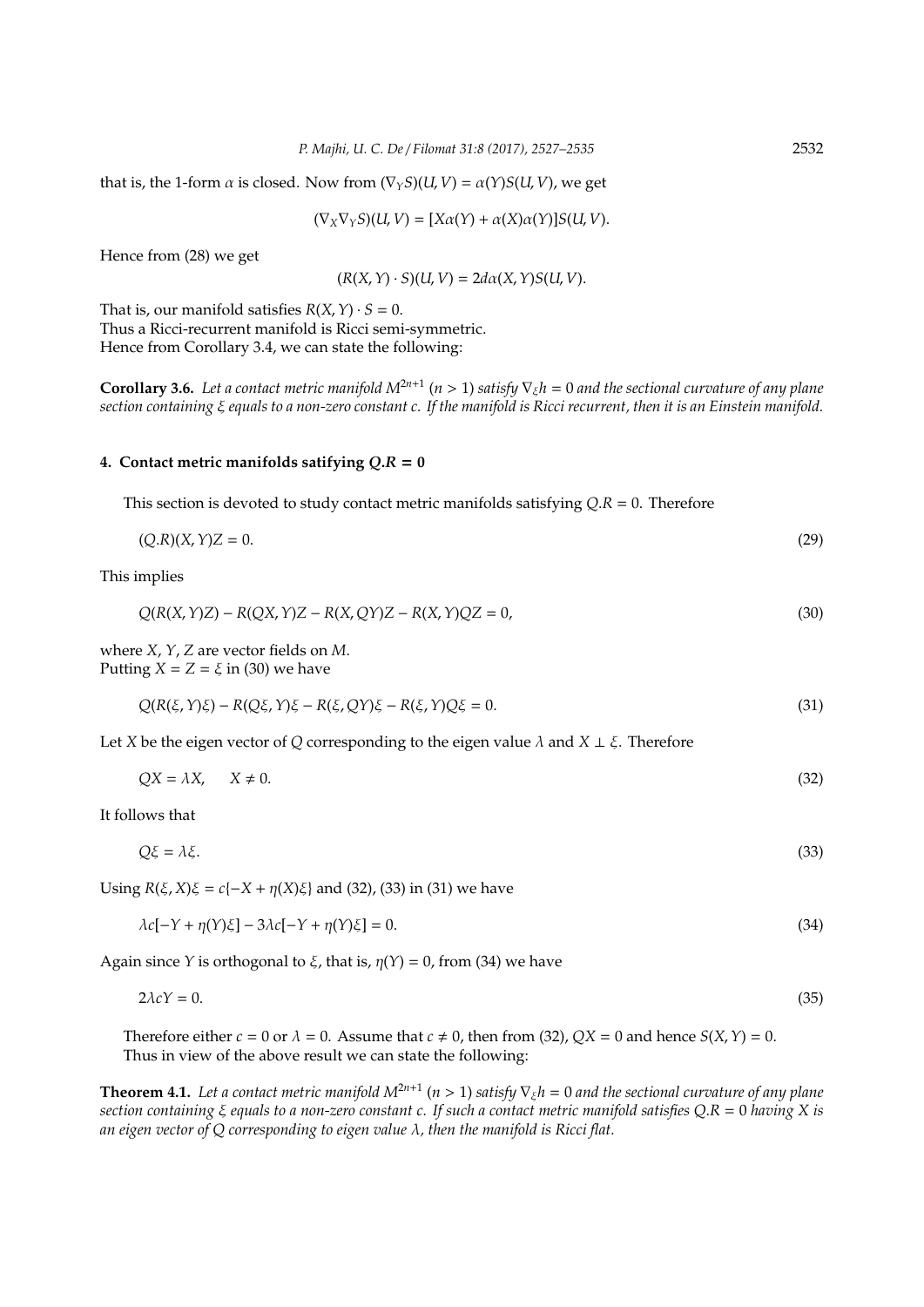## **5. Second Order Symmetric Parallel Tensor in Contact Metric Manifolds**

**Definition 5.1.** *A tensor* α *of second order is said to be a parallel tensor if* ∇α = 0*, where* ∇ *denotes the operator of covariant differentiation with respect to the metric tensor q.* 

Let  $\alpha$  be a (0, 2)-symmetric tensor field on a contact metric manifold *M* such that  $\nabla \alpha = 0$ . Then it follows that

$$
\alpha(R(W, X)Y, Z) + \alpha(Y, R(W, X)Z) = 0,
$$
\n(36)  
\nfor all vector fields W, X, Y, Z.  
\nSubstitution of W = Y = Z = \xi in (36) which gives us  
\n
$$
\alpha(R(\xi, X)\xi, \xi) = 0,
$$
\n(37)  
\nsince  $\alpha$  is symmetric. Using (15) in (37) we have  
\n
$$
c(g(X, \xi)\alpha(\xi, \xi) - \alpha(\xi, X)) = 0.
$$
\n(38)  
\nTherefore either  $c = 0$ , or  
\n
$$
\{g(X, \xi)\alpha(\xi, \xi) - \alpha(\xi, X)\} = 0.
$$
\n(39)  
\nDifferentiating (39) covariantly along Y, we get  
\n
$$
g(\nabla_Y X, \xi)\alpha(\xi, \xi) + g(X, \nabla_Y \xi)\alpha(\xi, \xi) + 2g(X, \xi)\alpha(\nabla_Y \xi, \xi) - \alpha(\nabla_Y X, \xi) = 0.
$$
\n(40)  
\nChanging X by V<sub>Y</sub> X in (40) yields  
\n
$$
g(\nabla_Y X, \xi)\alpha(\xi, \xi) - \alpha(\nabla_Y X, \xi) = 0.
$$
\n(41)  
\nFrom (40) and (41) it follows that  
\n
$$
g(X, \nabla_Y \xi)\alpha(\xi, \xi) + 2g(X, \xi)\alpha(\nabla_Y \xi, \xi) - \alpha(X, \nabla_Y \xi) = 0.
$$
\n(42)  
\nUsing  $\nabla_Y \xi = -\phi X - \phi I X$  in (42) we have  
\n
$$
-g(X, \xi)\alpha(\phi IY, \xi) + \alpha(X, \phi Y) + \alpha(X, \phi IY) = 0.
$$
\n(43)  
\nSubstituting  $Y = \phi Y$  in (39) we obtain  
\n
$$
\alpha(\xi, \phi Y) = 0.
$$
\n(44)  
\nThus from (43) and (44) we have  
\n
$$
- g(X, \phi Y)\alpha(\xi, \xi) - g(X, \phi IY)\alpha(\xi, \xi) + \alpha(X, \phi Y) + \alpha(X, \phi IY) = 0.
$$
\n(45)  
\nUsing  $Y = \phi Y$  in (45) we get  
\n
$$
\{g(X, hY
$$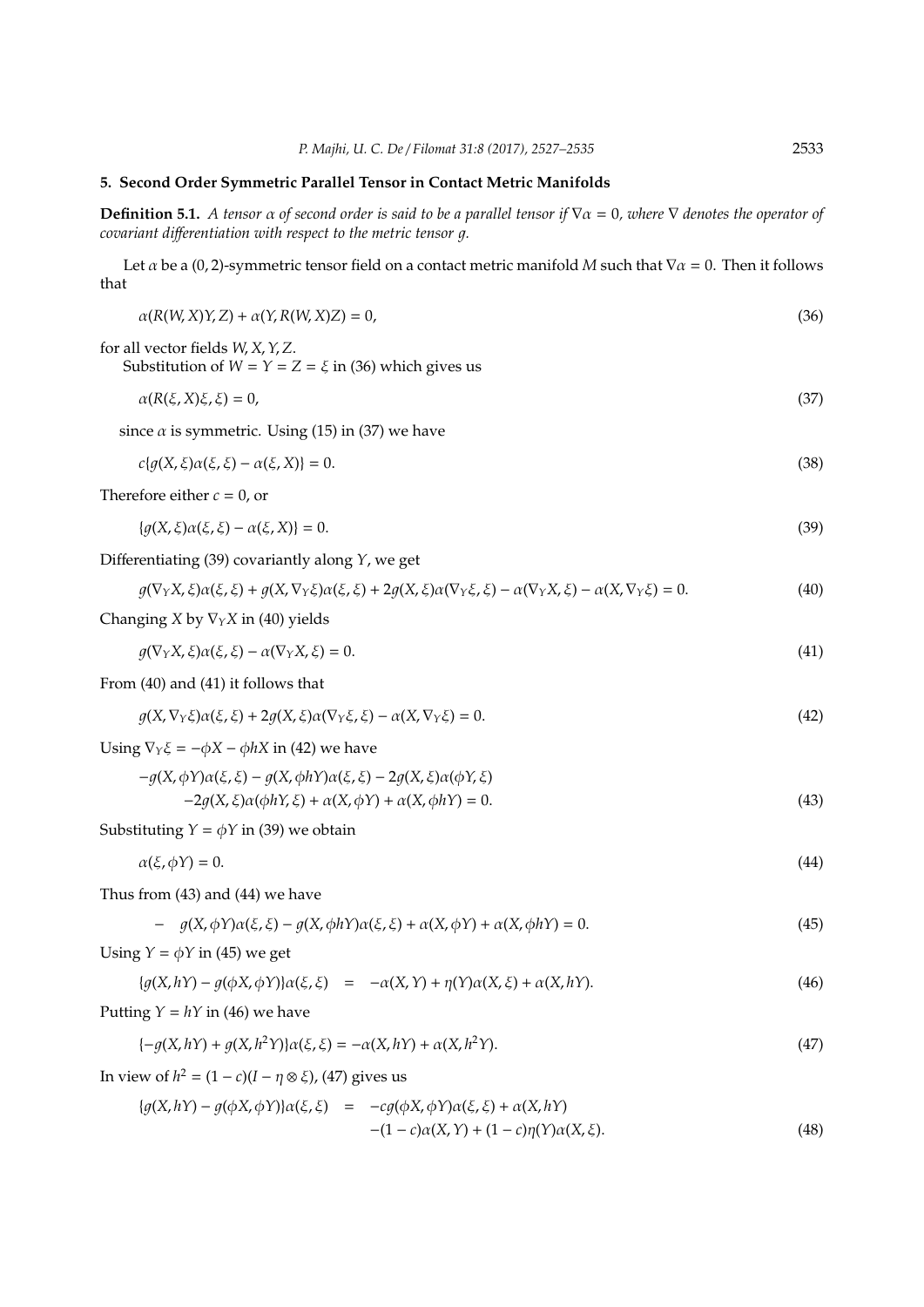Thus from (46) and (48) we have

$$
c\{g(\phi X, \phi Y)\alpha(\xi, \xi) - \alpha(X, Y) + \eta(Y)\alpha(X, \xi)\} = 0.
$$
\n(49)

Since  $c \neq 0$ , from (49) it follows that

$$
\alpha(X,Y) - \alpha(\xi,\xi)g(X,Y) - \{\alpha(X,\xi) - \alpha(\xi,\xi)g(X,\xi)\}\eta(Y) = 0.
$$
\n<sup>(50)</sup>

Again substituting  $Y = \phi Y$  in (44), we obtain

$$
\alpha(Y,\xi) = \eta(Y)\alpha(\xi,\xi). \tag{51}
$$

Thus from (50) and (51) we have

$$
\alpha(X,Y) = \alpha(\xi,\xi)g(X,Y). \tag{52}
$$

In view of the above result we can state the following:

**Theorem 5.2.** Let a contact metric manifold  $M^{2n+1}$  ( $n > 1$ ) have  $\nabla_{\xi}h = 0$  and the sectional curvature of the plane *section containing* ξ *equals to a non-zero constant c. If the contact metric manifold admits a second order symmetric parallel tensor then the second order symmetric parallel tensor is a constant multiple of the associated metric tensor.*

**Application:** We consider the Ricci parallel contact metric manifold. Then ∇*S* = 0. Hence from Theorem 5.2, we obtain the Corollary 3.3.

#### **6. Example**

In a *K*-contact manifold  $h = 0$  and hence  $\nabla_{\xi}h = 0$  holds. Also in a *K*-contact manifold the sectional curvature of the plane section containing  $\xi$  equals to 1 [3]. That is, the sectional curvature of the plane section containing ξ is a non-zero constant. Therefore from Corollary 3.3 we conclude that a *K*-contact manifold is Ricci semisymmetric if and only if the manifold is an Einstein manifold. The above result was proved by S. Tanno [30] in another way.

**Acknowledgement:** The authors are thankful to the referee for his/her suggestions towards the improvement of the paper.

### **References**

- [1] R. Aikawa and Y. Matsuyama, On the local symmetry of Kaehler hypersurfaces, Yokohoma Mathematical J. **51**(2005), 63–73.
- [2] C. Baikoussis and T. Koufogiorgos, On a type of contact manifolds, J. of Geometry, **46**(1993), 1–9.
- [3] D. E. Blair, Contact manifolds in Riemannian geometry, Lecture note in Math., **509**, Springer-Verlag, Berlin-New York, 1976.
- [4] D. E. Blair, Riemannian geometry of contact and symplectic manifolds, Progress in Math., **203**, Birkhauser Boston, Inc., Boston, 2002.
- [5] D. E. Blair, When is *T*1*M* locally symmetric? Geoemtry and Topology, Singapore, World Sci. Publishing 1989, 15–30.
- [6] D. E. Blair, T. Koufogiorgos and R. Sharma, A classification of 3-dimensional contact metric manifolds with *Q*φ = φ*Q*, Kodai Math. J., **13**(1990), 391–401.
- [7] D. E. Blair and R. Sharma, Three dimensional locally symmetric contact metric manifolds, Boll Un. Mat. Ital. A (7) **4**(1990), 385–390.
- [8] D. E. Blair and L. Vanhecke, Symmetries and φ-symmetries spaces, Tohoku Math. J. **39**(1987), 373–383.
- [9] D. E. Blair, Two remarks on contact metric structures, Tohoku Math. J., **29**(1977), 319–324.
- [10] D. E. Blair, T. Koufogiorgos and B. J. Papantoniou, Contact metric manifolds satisfying a nullity condition, Israel J. Math., **91**(1995), 189–214.
- [11] E. Boeckx and J. T. Cho, Locally symmetric contact metric manifolds, Monatsh. Math. **148**(2006), 269–381.
- [12] E. Boeckx, O. Kowalski and L. Vanhecke, Riemannian manifolds of conullity two, Singapore World Sci. Publishing, 1996.
- [13] E. Boeckx, P. Bueken and L. Vanhecke, φ-symmetric contact metric spaces, Glasg. Math. J. **41**(1999), 409–416.
- [14] M. C. Chaki and A. N. Roy Choudhary, On Ricci recurrent spaces of second order, Indian J. of Math. **9**(1967), 279–287.
- [15] U. C. De, Second order parallel tensor on *P*−Sasakian manifolds, Publ. Math. Debrecen, **49**/**1-2**,1996, 33–37.
- [16] A. Ghosh, R. Sharma and J. T. Cho, Contact metric manifolds with η-parallel torsion tensor, Ann. Glob Anal. Geom, **34**(2008), 287–299.